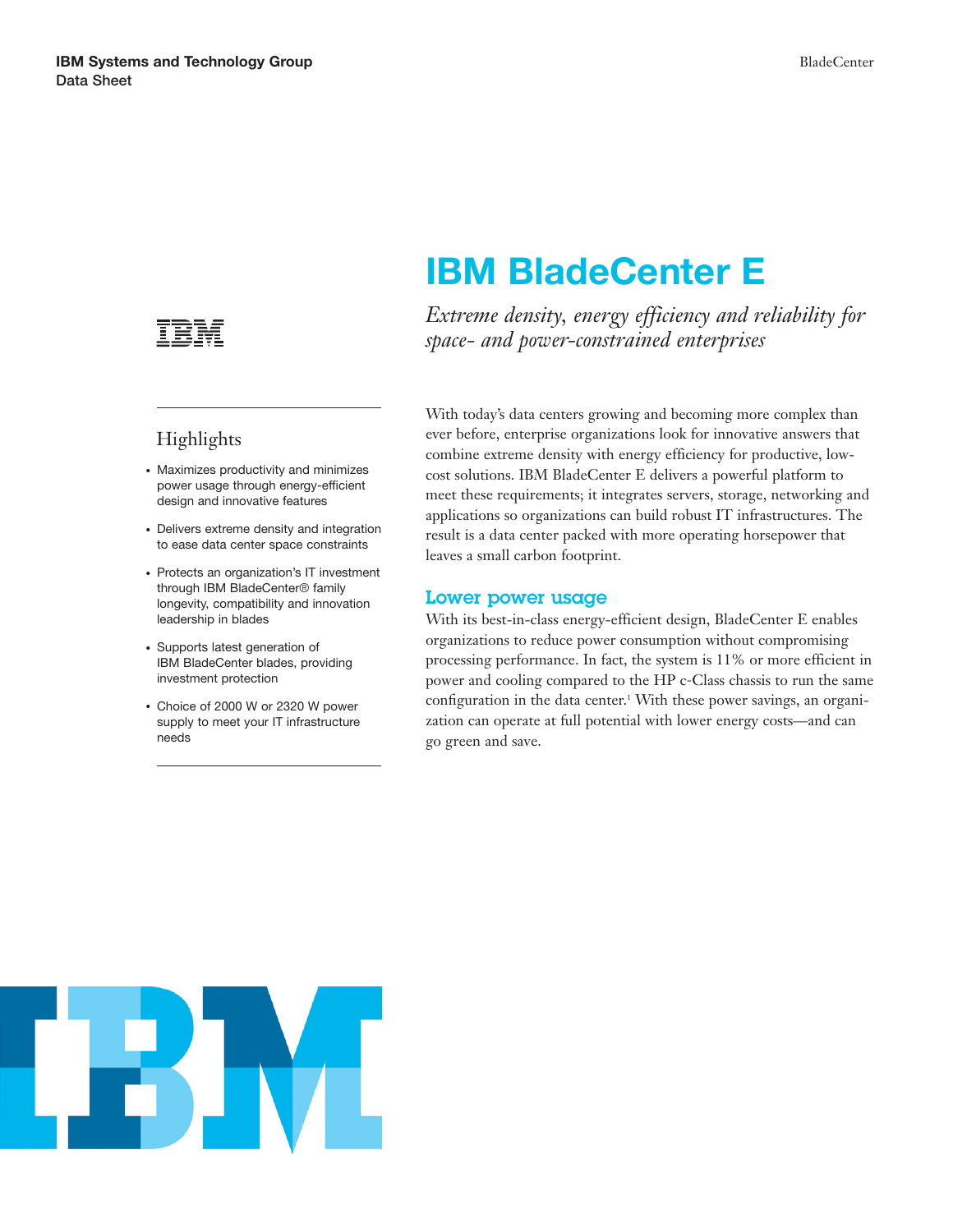Energy-efficient features and tools:

- IBM Systems Director Active Energy Manager™ helps track power use, temperatures and heat for more granular data center management.
- A broad portfolio of low-voltage processor blade options helps reduce power consumption.
- Efficient power supplies waste less power as heat, making more energy available for chassis and servers.
- Blower and fan modules in the chassis adjust to compensate for changing thermal conditions.

#### **Manage growth through performance density**

To help organizations expand their business, BladeCenter E can hold up to 168 processors (containing up to 1008 cores) in a standard 42U rack, delivering major computing power in a small space. This helps power- and space-constrained customers make the most of data center square-footage; smaller spaces can easily accommodate business growth.

Additionally, BladeCenter E features a highly integrated infrastructure to help simplify the deployment and management of servers, so organizations can get up and running more quickly. Tools like IBM Open Fabric Manager help speed network and server deployment and easily handle infrastructure failover.

#### **Protect overall investment**

Organizations implementing a blade platform need to know their system will stand the test of time; it's important that data center equipment will remain relevant for years to come



to make the most of investments. This is why BladeCenter E is an ideal solution for organizations demanding long-term solutions; as an industry leader, IBM has the innovation and capability to deliver technology with longevity.

BladeCenter E is available with either 2000 W or 2320 W power supplies to meet your IT infrastructure needs.

It was announced in 2002 and remains one of the industry's most energy-efficient and dense chassis. This gives enterprise organizations the peace-of-mind that their systems are sustainable. BladeCenter E will continue to support the latest blades and processors for years to come, giving organizations confidence in their technology choice.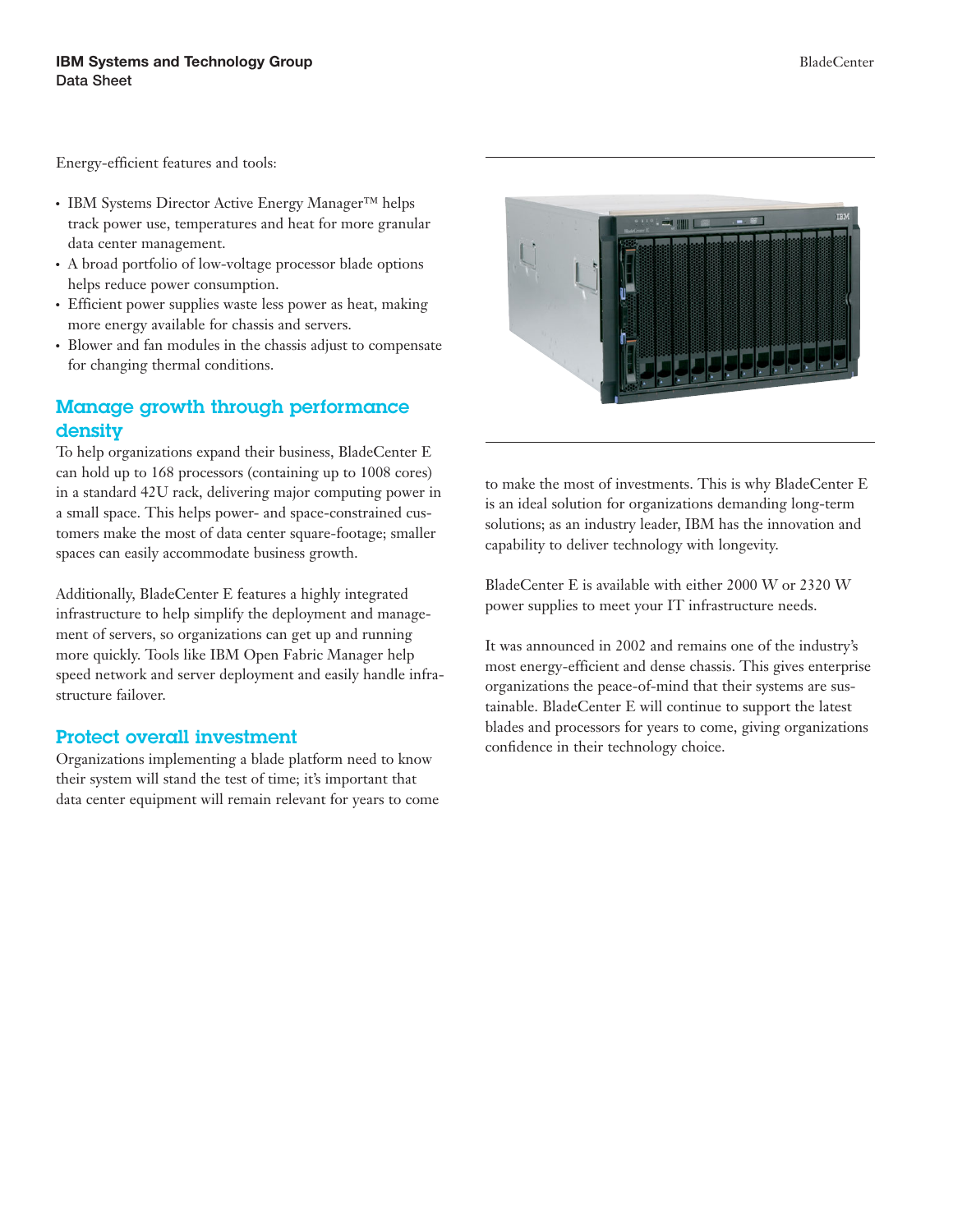

### **Solid design for the next generation**

BladeCenter E, with its extreme compute density and energyefficient design, helps organizations simplify their IT infrastructure by maximizing productivity and minimizing costs. IBM continues to build innovation into the BladeCenter E chassis with features such as the IBM Airborne Contaminant Filter, which helps protect the blade server's vital components in non-data center environments. BladeCenter E is the right choice for space- and power-constrained customers—for today and in the future.

BladeCenter E chassis

#### **IBM BladeCenter E chassis at a glance**

| Form factor/height                    | Rack-mount chassis/7U                                                                                                                                                                                                                                |
|---------------------------------------|------------------------------------------------------------------------------------------------------------------------------------------------------------------------------------------------------------------------------------------------------|
| <b>Blade bays</b>                     | Up to $14$                                                                                                                                                                                                                                           |
| <b>Switch modules</b>                 | Four switch module bays                                                                                                                                                                                                                              |
| Power supply module                   | Up to four 2000 W or 2320 W (hot-swap and redundant with load-balancing and failover capabilities)                                                                                                                                                   |
| <b>Cooling modules</b>                | Two hot-swap and redundant blowers standard                                                                                                                                                                                                          |
| Standard media                        | Optional DVD multi-burner                                                                                                                                                                                                                            |
| <b>Systems management</b><br>hardware | One Advanced Management Module standard; add an optional second module for redundancy                                                                                                                                                                |
| I/O ports                             | Keyboard, video, mouse, Ethernet, USB                                                                                                                                                                                                                |
| <b>Systems management</b><br>software | Open and easy systems management and trial deployment tools                                                                                                                                                                                          |
| Light path diagnostics                | Chassis has LEDs for power status, location, over temperature, information and status indicators on both front<br>and back. In addition power supplies, blade servers, management module, switch modules and blowers have<br>light path diagnostics. |
| <b>Limited warranty</b>               | 3-year customer replaceable unit and onsite limited warranty                                                                                                                                                                                         |
| <b>External storage</b>               | Support for IBM System Storage™ solutions (including DS and Network Attached Storage (NAS) family of<br>products) and many widely adopted non-IBM storage offerings                                                                                  |